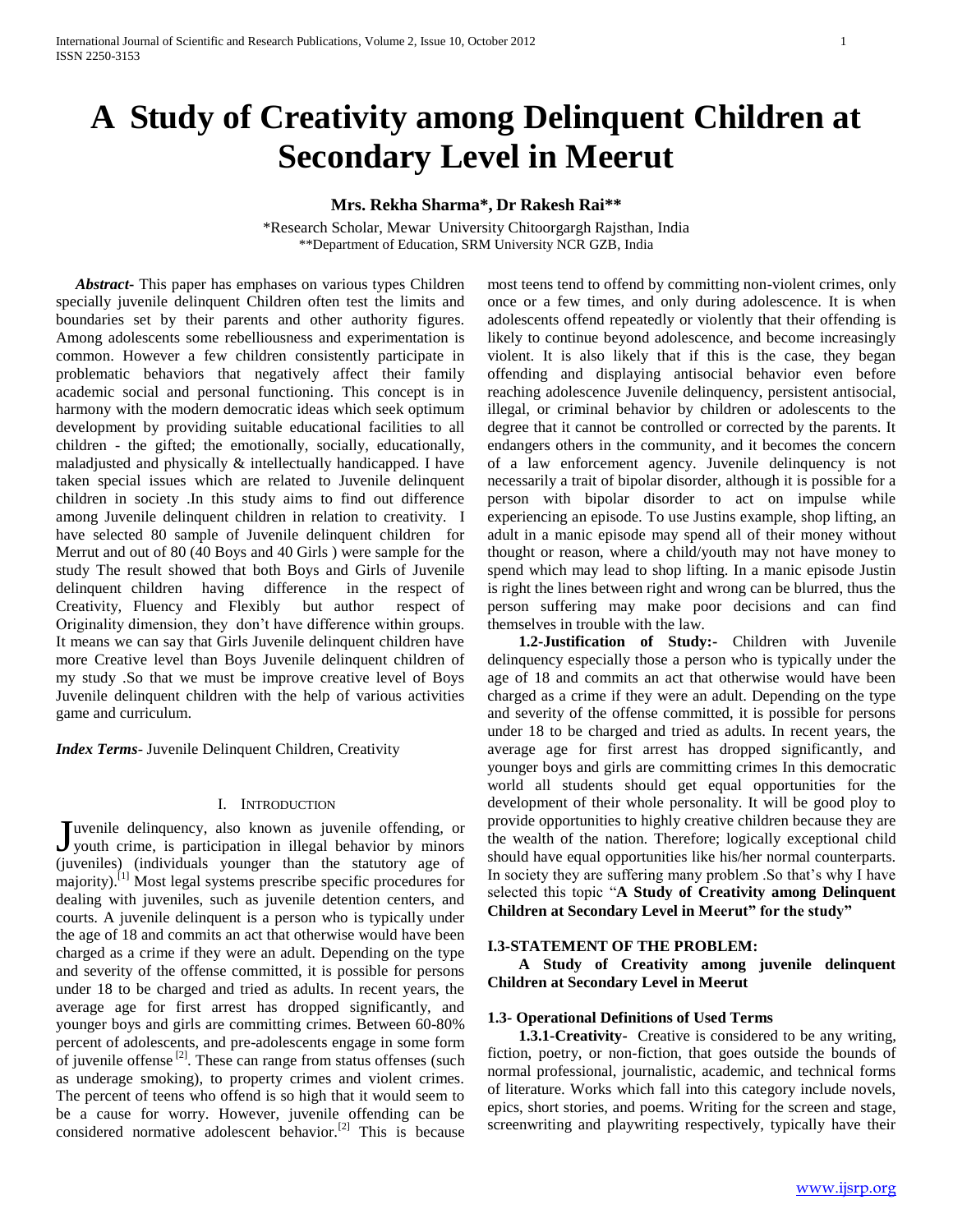own programs of study, but fit under the creative writing category as well.

 **1.3.2- juvenile delinquent** "Delinquency" is a kind of abnormality. When an individual deviates from the course of normal social life, his behaviour is called "delinquency When a juvenile, below an age specified under a statute exhibits behaviour which may prove to be dangerous to society and/or to him he may be called a 'Juvenile delinquent' it means others word we can say Juvenile delinquents are those offenders including boys and girls who are normally under 16 years of age. A juvenile delinquent is a young person incorrigible, or habitually disobedient

 **1.3.3- Secondary Level** The Secondary level education is like a bridge between elementary and higher education. It prepares young students between the age group of 14 and 18 for entry into higher education**.**

#### **1.4-OBJECTIVES:**

- 1. To compare the creativity of Boys and Girls juvenile delinquent Children at secondary level
- 2. To compare the Fluency of Boys and Girls juvenile delinquent Children at secondary level
- 3. To compare the Flexibility of Boys and Girls juvenile delinquent Children at secondary level
- 4. To compare the Originality of Boys and Girls juvenile delinquent Children at secondary level

### **1.5-HYPOTHESIS:**

.

- 1. There is no significant difference between creativity of Boys and Girls juvenile delinquent Children at secondary level
- 2. There is no significant difference between Fluency of Boys and Girls juvenile delinquent Children at secondary level
- 3. There is no significant difference between the Flexibility of Boys and Girls juvenile delinquent Children at secondary level
- 4. There is no significant difference between Originality of Boys and Girls juvenile delinquent Children at secondary level

## **1.6-DELIMITATION OF THE STUDY:**

- 1. This research work is limited to only up delinquent Children
- 2. The area of research was Meerut City
- 3. Only Secondary level has been selected for the study.

#### II. METHODS OF THE STUDY

In this study, to collect data the point to point contact survey method was employed. The detailed description of survey method has been below –

#### **2.1.1-SAMPLE:**

Sampling is the process by which a relatively small number of individuals or measures of individual"s objects or events is selected and analyzed in order to make some generalization about the entire population from which it was selected. In this study random sampling technique is adopted for the selection of sample. Total 80 delinquent Children as sample has been collected for the study and 40 Boys and 40 Girls Delinquent Children were sample of the study.

#### III. ANALYSIS AND INTERPRETATION OF THE DATA

## **1. Comparison between Girls and Boys Delinquent children in relation to Creativity:**

### **Table no 1**

| Delinquent  | Number | Mean | <b>SD</b> | D/F |       |
|-------------|--------|------|-----------|-----|-------|
| Students    |        |      |           |     | Value |
| Girls       | 40     | 44.6 | 21.1      |     | 2.48  |
| <b>Boys</b> | 40     | 35.4 | 10.5      | 78  |       |

In table no 1, the values of Mean and SD of Creativity of Delinquent Children are given. These values are 44.6 & 35.4 and 21.1 & 10.5 respectively. The calculated value of  $t$  is 2.48 which is greater than the table value of 't' for degree of freedom 78 at .05 level of significance . On the basis of calculated and table value of 't' the formulated null hypothesis has been rejected on 0.05 level of significance and concluded that significant difference is exits between the mean scores of creativity of Boys and Girls Delinquent Children. It means they have some differences within group.

## **2. A comparison between Girls and Boys Delinquent children in relation to Fluency**

#### **Table no-2**

| Delinquent   Number   Mean |    |       | <b>SD</b> | D/F |       |
|----------------------------|----|-------|-----------|-----|-------|
| <b>Students</b>            |    |       |           |     | Value |
| Girls                      | 40 | 18.9  | 8.08      | 78  | 2.62  |
| <b>Boys</b>                | 40 | 15.00 | 4.55      |     |       |

Table no. 2 indicate the values of Mean and SD towards fluency of Delinquent children. These values are 18.9, 15.0 and 8.08, 4.55 respectively. The calculated value of "t" is 2.68 which is greater than the table value of 't' for degree of freedom 78 at .05 and .01 both level of significance. In this way formulated null hypothesis has been rejected on .05 and .01 level of significance and concluded that significant difference has been existed between the mean scores of fluency of Boys and Girls Delinquent Children, which means they have some differences within the group.

# 3. **A comparison between Girls and Boys Delinquent children in relation to THEIR Flexibility:**

**Table no-3**

| Delinquent      | Number | Mean | SD   | D/F |       |
|-----------------|--------|------|------|-----|-------|
| <b>Students</b> |        |      |      |     | Value |
| Girls           | 40     |      | 7.34 | 78  | 2.88  |
| <b>Boys</b>     | 40     | 13.3 |      |     |       |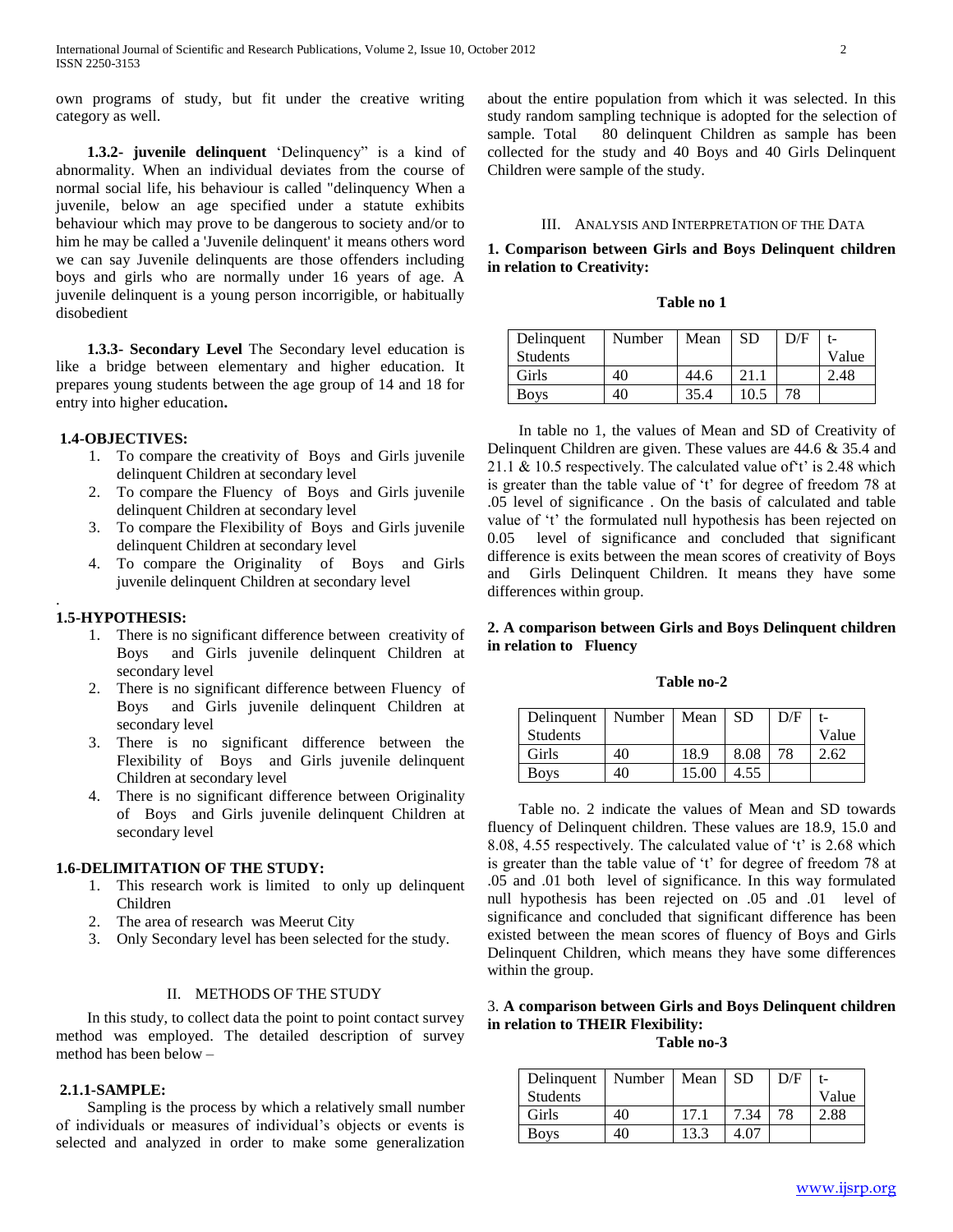Table no.  $3<sup>rd</sup>$  justify the Mean and SD of Flexibility of Delinquent children. The values of Mean of Girls and Boys children are 17.1 and 13.3 while the values of SD are 7.34 and 4.07 respectively. The calculated value of "t" is 2.88 which is greater than the table value of "t" for degree of freedom 78 at .05 and .01 both level of significance . On the basis of calculated and table value of 't' the formulated null hypothesis has been rejected on 0.05 and .01 level of significance and concluded that significant difference is exits between the mean scores of Flexibility of Boys and Girls Delinquent Children. It means that there are some differences between the flexibility of Girls and Boys Delinquent children.

## 4. **A comparison between Girls and Boys Delinquent children in relation to Originality:**

#### **Table no-4**

| Delinquent      | Number   Mean |      | <b>SD</b> | D/F |       |
|-----------------|---------------|------|-----------|-----|-------|
| <b>Students</b> |               |      |           |     | Value |
| Girls           | 40            | 8.68 | 6.66      | 78  | 1.37  |
| Boys            | 40            | 7.10 | 2.98      |     |       |

In table no  $4<sup>th</sup>$ , the values of Mean and SD of Originality of Delinquent Children are given. These values are 8.68, 7.10 and 6.66, 2.98 respectively. The calculated value of  $t$  is 1.37 which is lesser than the table value of 't' for degree of freedom 78 at .05 level of significance . So, on the basis of calculated and table value of 't' the formulated null hypothesis has been accepted on 0.05 level of significance and concluded that there is no significant difference between the mean scores of Originality of Boys and Girls Delinquent Children. In this way there is no difference within the group. Means more less thay have same values regarding Originality.

## IV. FINDINGS AND DISCUSSION

The major findings of the study of entitled **A Study of Creativity among juvenile delinquent Children at Secondary**  Level in Meerut" are as follows (regarding to formulate hypothesizes respectively):

- 1. Significant difference was found in the creativity of Boys juvenile delinquent Children were less creative than their Girls juvenile delinquent Children.
- 2. Significant difference was found in the area of Fluency of Girls juvenile delinquent Children were found more creative than Boys juvenile delinquent Children in this area.
- 3. Significant difference was found in the area of Flexibility of Girls juvenile delinquent Children were found more creative than Boys juvenile delinquent Children.
- In the area of Originality, significant difference was not found between Boys juvenile delinquent Children and Girls juvenile delinquent Children. Girls' juvenile delinquent Children and Boys juvenile delinquent Children have more same Originality.

#### V. CONCLUSIONS AND SUGGESTIONS

In the present study researcher had kept null hypotheses that there will be no significant difference between Boys juvenile delinquent Children and Girls juvenile delinquent Children ) with respect to Creativity covering all three dimensions like Fluency, Flexibility and Originality, since Creativity was examined on these three dimensions. From this study it was revealed that significant difference exists between Boys juvenile delinquent Children and Girls juvenile delinquent Children in relation to Creativity covering all three dimensions of it. This significant difference was point out towards the fact that Girls juvenile delinquents Children have more creativity than Boys juvenile delinquent Children.

#### VI. EDUCATIONAL IMPLICATIONS

Findings of study can help in education of Boys juvenile delinquent Children and Girls juvenile delinquent Children in the following ways:

- 1. This study throws light on deficit in creative thinking in Boys juvenile delinquent Children and Girls juvenile delinquent Children, so programs like creativity training can be employed to improve creativity of Boys juvenile delinquent Children .
- 2. This study indicates that lack in creative thinking can be a characteristic of Boys juvenile delinquent Children and Girls juvenile delinquent Children. Teachers must identify them and should take steps to increase their abilities to enhance their level of achievement.
- 3. Normal student can be given knowledge about their disabled counterparts and training about how to help these children in making them feel easy and improve their thinking.
- 4. The study will be very applicable for Society as well as family also
- 5. Without creativity any child nation cannot growth and specially those students associated with special education
- 6. My study will be applicable for Policy maker, teacher, school and researcher also.

#### **REFERENCES**

- [1] Fox, Sanford J. "Juvenile Justice Reform: An Historical Perspective." *Stanford Law Review* 22
- [2] (1970):1187–1239.
- [3] Joseph, Hawes. Children in Urban Society: Juvenile Delinquency in Nineteenth-Century America. New
- [4] York: Oxford University Press, 1971.
- [5] Mennel, Robert M. Thorns & Thistles: Juvenile Delinquents in the United States 1825–1940. Hanover, NH:
- [6] Agarwal K.P., (1988): "Types of schools and corresponding factors as predictors of creativity at secondary level." Ph.D (Edu.), Jamia Millia Islamia. Buch V<sup>th</sup> Survey Vol.2,1039.
- Agarwal S., (1982): "A study of creativity as a function of self-esteem, Risk taking and Home background." Ph.D, Edu. Agra Uni.. Buch III<sup>rd</sup> survey, 318.
- [8] Anderson,G.(1940): *The development of Level of Aspiration in young children,* unpublished Doctoral Dissertation. State University of IOWA.